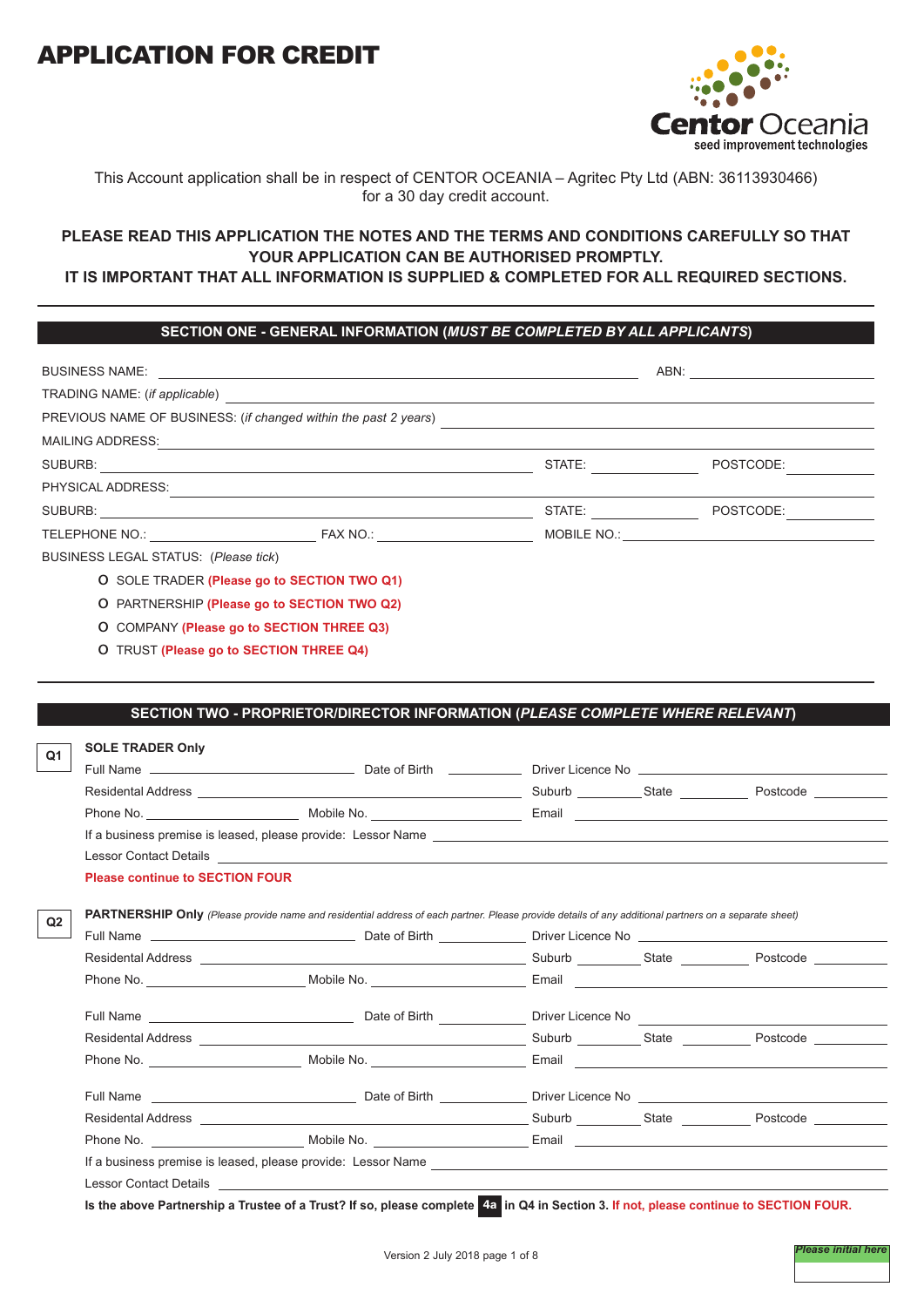

**SECTION THREE - PROPRIETOR/DIRECTOR INFORMATION (***PLEASE COMPLETE WHERE RELEVANT***)**

|                                                                                                                                                                                                                                | Suburb: with the contract of the contract of the contract of the contract of the contract of the contract of the contract of the contract of the contract of the contract of the contract of the contract of the contract of t                                                                                                                                                                                                                                        |        | State: Postcode: Postcode:                            |
|--------------------------------------------------------------------------------------------------------------------------------------------------------------------------------------------------------------------------------|-----------------------------------------------------------------------------------------------------------------------------------------------------------------------------------------------------------------------------------------------------------------------------------------------------------------------------------------------------------------------------------------------------------------------------------------------------------------------|--------|-------------------------------------------------------|
| Type of Company: Private                                                                                                                                                                                                       | Public                                                                                                                                                                                                                                                                                                                                                                                                                                                                |        | A.C.N.                                                |
| State of Incorporation/Registration:                                                                                                                                                                                           |                                                                                                                                                                                                                                                                                                                                                                                                                                                                       |        | Date Business Commenced: <u>_____________________</u> |
| NAME & HOME ADDRESS OF <b>EACH DIRECTOR</b>                                                                                                                                                                                    |                                                                                                                                                                                                                                                                                                                                                                                                                                                                       |        |                                                       |
| separate sheet)                                                                                                                                                                                                                | (It is necessary to notify Agritec of any change in Directors or Company details. Please provide details of any additional partners on a                                                                                                                                                                                                                                                                                                                              |        |                                                       |
|                                                                                                                                                                                                                                | Full Name: the contract of Birth: Contract of Birth: Contract of Birth: Contract of Birth: Contract of Birth: Contract of Birth: Contract of Birth: Contract of Birth: Contract of Diversion of Diversion of Diversion of Dive                                                                                                                                                                                                                                        |        |                                                       |
|                                                                                                                                                                                                                                |                                                                                                                                                                                                                                                                                                                                                                                                                                                                       |        |                                                       |
|                                                                                                                                                                                                                                |                                                                                                                                                                                                                                                                                                                                                                                                                                                                       |        |                                                       |
|                                                                                                                                                                                                                                |                                                                                                                                                                                                                                                                                                                                                                                                                                                                       |        |                                                       |
|                                                                                                                                                                                                                                |                                                                                                                                                                                                                                                                                                                                                                                                                                                                       |        |                                                       |
|                                                                                                                                                                                                                                |                                                                                                                                                                                                                                                                                                                                                                                                                                                                       |        |                                                       |
|                                                                                                                                                                                                                                |                                                                                                                                                                                                                                                                                                                                                                                                                                                                       |        |                                                       |
|                                                                                                                                                                                                                                |                                                                                                                                                                                                                                                                                                                                                                                                                                                                       |        |                                                       |
|                                                                                                                                                                                                                                |                                                                                                                                                                                                                                                                                                                                                                                                                                                                       |        |                                                       |
|                                                                                                                                                                                                                                |                                                                                                                                                                                                                                                                                                                                                                                                                                                                       |        |                                                       |
|                                                                                                                                                                                                                                |                                                                                                                                                                                                                                                                                                                                                                                                                                                                       |        |                                                       |
|                                                                                                                                                                                                                                |                                                                                                                                                                                                                                                                                                                                                                                                                                                                       |        |                                                       |
|                                                                                                                                                                                                                                | If business premises is leased, please provide: Lessor Name: Letter and the contract of the contract of the contract of the contract of the contract of the contract of the contract of the contract of the contract of the co                                                                                                                                                                                                                                        |        |                                                       |
|                                                                                                                                                                                                                                | Lessor contact details:<br>experience and the contract details:                                                                                                                                                                                                                                                                                                                                                                                                       |        |                                                       |
| <b>HOLDING OR PARENT COMPANY</b> (if applicable)                                                                                                                                                                               | Is the above company a Trustee of a Trust? If so, please also complete 4a in Q4 below. If not, please continue to SECTION FOUR.                                                                                                                                                                                                                                                                                                                                       | A.C.N. |                                                       |
|                                                                                                                                                                                                                                | TRUST Only (Please refer to point 2 of Conditions for Application of Credit)                                                                                                                                                                                                                                                                                                                                                                                          |        |                                                       |
| <b>TRUST DETAILS:</b><br>4a                                                                                                                                                                                                    |                                                                                                                                                                                                                                                                                                                                                                                                                                                                       |        |                                                       |
| Name of Trust and Trust and Trust and Trust and Trust and Trust and Trust and Trust and Trust and Trust and Trust and Trust and Trust and Trust and Trust and Trust and Trust and Trust and Trust and Trust and Trust and Trus |                                                                                                                                                                                                                                                                                                                                                                                                                                                                       |        |                                                       |
| Type of Trust (e.g. Discretionary Family Trust/Unit Trust)                                                                                                                                                                     |                                                                                                                                                                                                                                                                                                                                                                                                                                                                       |        |                                                       |
| Country where Trust established                                                                                                                                                                                                |                                                                                                                                                                                                                                                                                                                                                                                                                                                                       |        |                                                       |
|                                                                                                                                                                                                                                | TRUSTEE DETAILS: (if more than one trustee, please provide details of any additional trustees on a separate sheet)                                                                                                                                                                                                                                                                                                                                                    |        |                                                       |
| 4b IF TRUSTEE IS AN INDIVIDUAL:                                                                                                                                                                                                |                                                                                                                                                                                                                                                                                                                                                                                                                                                                       |        |                                                       |
|                                                                                                                                                                                                                                |                                                                                                                                                                                                                                                                                                                                                                                                                                                                       |        |                                                       |
|                                                                                                                                                                                                                                |                                                                                                                                                                                                                                                                                                                                                                                                                                                                       |        |                                                       |
|                                                                                                                                                                                                                                | Residential Address: <u>Communications</u> of the contract of the contract of the contract of the contract of the contract of the contract of the contract of the contract of the contract of the contract of the contract of the c<br>Suburb: Postcode: Protocode: Postcode: Postcode: Postcode: Postcode: Postcode: Postcode: Postcode: Postcode: Postcode: Postcode: Postcode: Postcode: Postcode: Postcode: Postcode: Postcode: Postcode: Postcode: Postcode: Pos |        |                                                       |
|                                                                                                                                                                                                                                | Telephone No: Noble No: Nobile No: Nobile No: Nobile No: Nobile No: Nobile No: Nobile No: Nobile No: Nobile No                                                                                                                                                                                                                                                                                                                                                        |        |                                                       |
|                                                                                                                                                                                                                                |                                                                                                                                                                                                                                                                                                                                                                                                                                                                       |        |                                                       |
|                                                                                                                                                                                                                                |                                                                                                                                                                                                                                                                                                                                                                                                                                                                       |        |                                                       |
|                                                                                                                                                                                                                                |                                                                                                                                                                                                                                                                                                                                                                                                                                                                       |        |                                                       |
|                                                                                                                                                                                                                                |                                                                                                                                                                                                                                                                                                                                                                                                                                                                       |        |                                                       |
|                                                                                                                                                                                                                                |                                                                                                                                                                                                                                                                                                                                                                                                                                                                       |        |                                                       |
|                                                                                                                                                                                                                                |                                                                                                                                                                                                                                                                                                                                                                                                                                                                       |        |                                                       |
|                                                                                                                                                                                                                                |                                                                                                                                                                                                                                                                                                                                                                                                                                                                       |        |                                                       |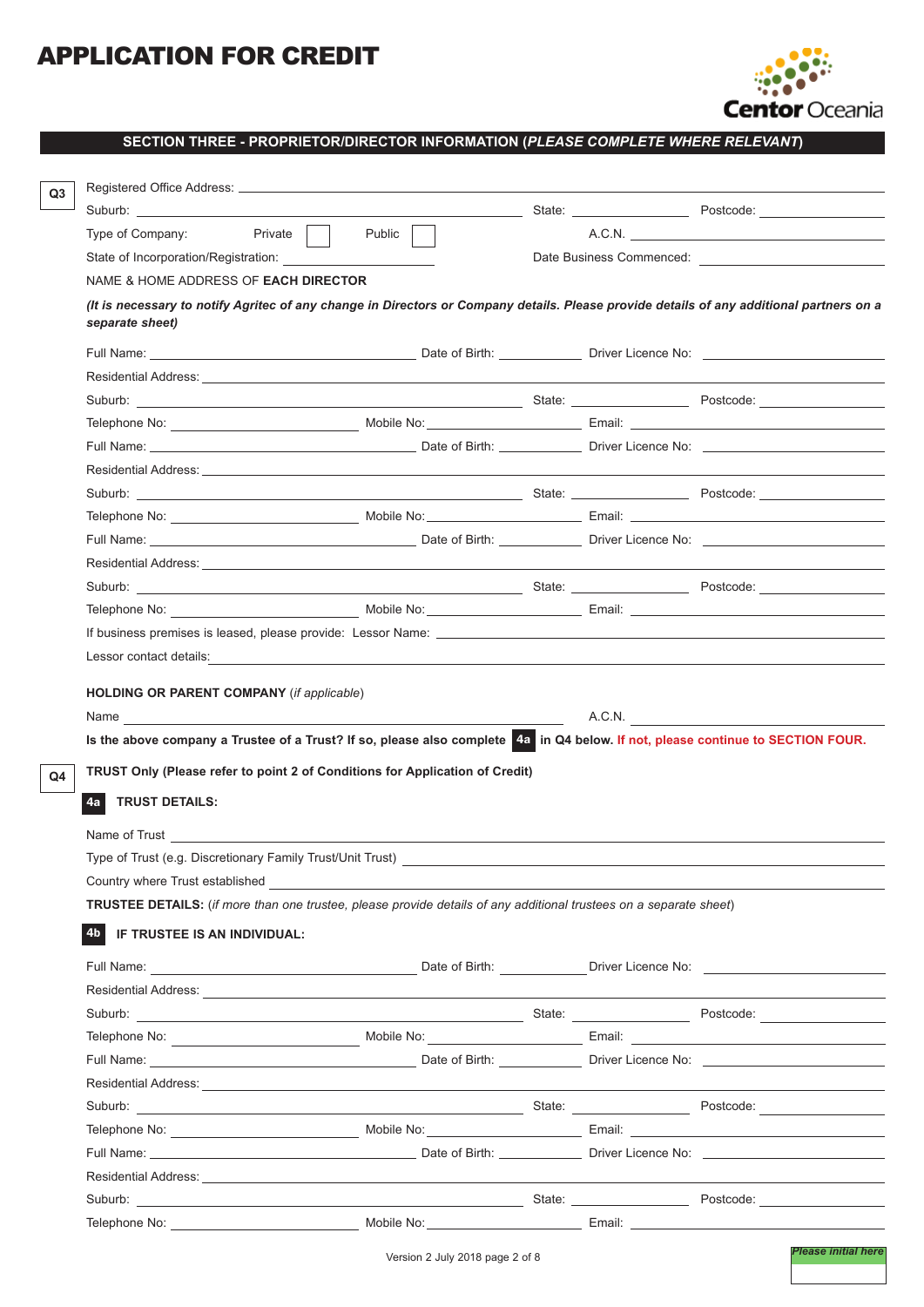

# **SECTION FOUR - CONTACT DETAILS (***MUST BE COMPLETED BY ALL APPLICANTS***)**

| <b>PURCHASE CONTACT</b>                                                                                       |      |       |       |  |  |
|---------------------------------------------------------------------------------------------------------------|------|-------|-------|--|--|
| Primary:                                                                                                      | Name | Phone | Email |  |  |
| Secondary:                                                                                                    | Name | Phone | Email |  |  |
| Do you quote a Purchase Order YES                                                                             | ΝO   |       |       |  |  |
| ESTIMATED MONTHLY PURCHASES \$                                                                                |      |       |       |  |  |
| <b>ACCOUNTS PAYABLE CONTACT</b>                                                                               |      |       |       |  |  |
| I/We give permission to Centor Oceania - Agritec Pty Ltd to send electronic messages / invoices & statements. |      |       |       |  |  |
| Primary:                                                                                                      | Name | Phone | Email |  |  |
| Secondary:                                                                                                    | Name | Phone | Email |  |  |

## Please continue to SECTION FIVE

# **SECTION FIVE - CREDIT REFERENCES & PRIVACY AUTHORITY (***MUST BE COMPLETED BY ALL APPLICANTS***)**

You acknowledge you have read our Privacy Policy Statement which is located on our website at http://www.centorgroup.com/privacy

- 1. I/We consent and agree that Centor Oceania Agritec Pty Ltd may carry out all necessary credit checks for both Commercial and Consumer credit with any credit reference bureau as well as referees stated on the Credit Application Form.
- 2. I/We understand that it is the applicant's responsibility to advise Centor Oceania Agritec Pty Ltd of any changes to the applicants details.
- 3. I/We consent and agree that Centor Oceania Agritec Pty Ltd may obtain the above information from time to time for the purpose of reviewing and assessing credit worthiness.
- 4. I/We acknowledge that the above authorisations will continue to remain in full force and be effective until the credit facility is cancelled.
- 5. I/We agree in the event that the event that the account remains outstanding in excess of 60 days Centor Oceania Agritec Pty Ltd may report the default to any credit reporting agency.

| Name (Please print) and the state of the state of the state of the state of the state of the state of the state of the state of the state of the state of the state of the state of the state of the state of the state of the                     |        |  |
|----------------------------------------------------------------------------------------------------------------------------------------------------------------------------------------------------------------------------------------------------|--------|--|
| Signature:<br><u> 1989 - Andrea State Barbara, amerikan personal dan personal dan personal dan personal dan personal dan personal dan personal dan personal dan personal dan personal dan personal dan personal dan personal dan personal dan </u> | Dated: |  |
|                                                                                                                                                                                                                                                    |        |  |
| Signature:<br><u> 1989 - Andrea Andrew Maria (h. 1989).</u>                                                                                                                                                                                        | Dated: |  |
| Name (Please print) and the state of the state of the state of the state of the state of the state of the state of the state of the state of the state of the state of the state of the state of the state of the state of the                     |        |  |
| Signature:                                                                                                                                                                                                                                         | Dated: |  |

I This written agreement authorises Centor Oceania - Agritec Pty Ltd to access my/our credit file with any preferred credit reporting agency.

I Note: Must be signed by all persons whose names appear in Section 2 and/or Section 3 of the Credit Application.

#### TRADE REFERENCES (Major suppliers with whom you are currently trading)

| Company Name | Phone  | Fax | Account No. |
|--------------|--------|-----|-------------|
| Address      | Suburb |     | Postcode    |
| Company Name | Phone  | Fax | Account No. |
| Address      | Suburb |     | Postcode    |
| Company Name | Phone  | Fax | Account No. |
| Address      | Suburb |     | Postcode    |

## Please continue to SECTION SIX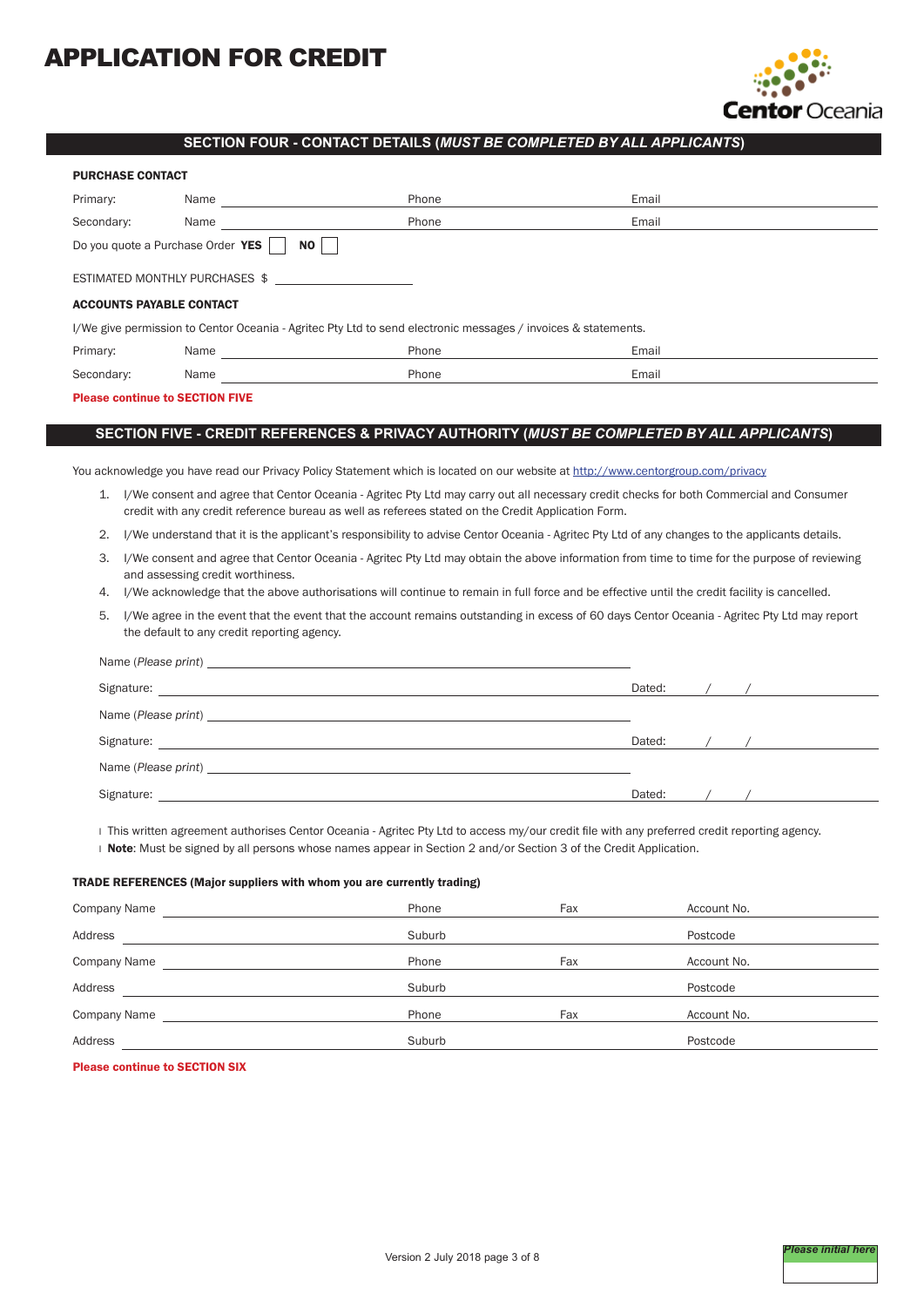

# **SECTION SIX - DECLARATION (***MUST BE COMPLETED BY ALL APPLICANTS***)**

At any time has any Proprietor, Director or Manager of the Applicant been the subject of Bankruptcy proceedings or been associated as a Manager, Member, Director or Partner of a business which has failed or was the subject of a Scheme of Arrangement, Receivership, Voluntary Administration, Liquidation or to which an Administration or Controller has been appointed?

|--|

I/WE DECLARE THAT THE INFORMATION GIVEN ABOVE IS CORRECT AND I/WE HEREBY APPLY FOR CREDIT FACILITIES FOR THE PURPOSE OF GOODS AND SERVICE FROM CENTOR OCEANIA - AGRITEC PTY. LTD. I/WE FURTHER DECLARE THAT I/WE HAVE READ, ACCEPTED AND ACKNOWLEDGED THE TERMS AND CONDITIONS OF SALE OF GOODS & SERVICES AND THE CONDITIONS FOR APPLICATION OF CREDIT.

| <b>SIGNATURE</b>           | <b>NAME</b> | <b>POSITION</b><br>(Director/Partner/Owner) | <b>DATE</b> |
|----------------------------|-------------|---------------------------------------------|-------------|
| $\overline{ }$<br><b>.</b> |             |                                             |             |
| 2.                         |             |                                             |             |
| 3.                         |             |                                             |             |

#### Please continue to SECTION SEVEN

# **SECTION SEVEN - GUARANTEE (***MUST BE COMPLETED BY ALL APPLICANTS***)**

We, the GUARANTORS whose signatures appear below, have read the attached "Conditions for Application for Credit" and "Centor Oceania Terms and Conditions of Sale of Goods" (hereunder T&C); and in particular indemnity clause (point 11 in T&C) which provides that we guarantee the obligations of the applicant. The undersigned agrees to unconditionally guarantee payment of all sums owed, pursuant to this agreement and further agrees to its terms regarding venue and jurisdiction. This is intended to be a continuing guarantee and shall not be revoked except by written notice to the accounts department of Centor Oceania - Agritec Pty. Ltd.

| <b>SIGNATURE</b>                     | <b>NAME</b> | <b>POSITION</b><br>(Director/Partner/Owner) | <b>DATE</b> |
|--------------------------------------|-------------|---------------------------------------------|-------------|
| $\overline{\mathcal{A}}$<br><b>.</b> |             |                                             |             |
| $\mathcal{L}$<br><u>.</u>            |             |                                             |             |
| 3.                                   |             |                                             |             |
|                                      |             |                                             |             |

Please initial all pages to accept Terms & Conditions and mail entire document to the our office, faxed copies will not be accepted.

Agritec Pty. Ltd P.O. Box 8239, Carrum Downs, Victoria, Australia, 3201

| <b>OFFICE USE ONLY</b> |  |
|------------------------|--|
|                        |  |

| <b>Comments:</b>                                                      |                                                                                                                                                                                                                                |
|-----------------------------------------------------------------------|--------------------------------------------------------------------------------------------------------------------------------------------------------------------------------------------------------------------------------|
|                                                                       |                                                                                                                                                                                                                                |
|                                                                       |                                                                                                                                                                                                                                |
|                                                                       |                                                                                                                                                                                                                                |
| <b>Credit Limit:</b><br><u> 1989 - Andrea Andrew Maria (h. 1989).</u> | Account No.: 2008. 2008. 2010. 2010. 2012. 2013. 2014. 2015. 2016. 2017. 2018. 2019. 2016. 2017. 2018. 2019. 2019. 2019. 2019. 2019. 2019. 2019. 2019. 2019. 2019. 2019. 2019. 2019. 2019. 2019. 2019. 2019. 2019. 2019. 2019. |
|                                                                       | Signature: the contract of the contract of the contract of the contract of the contract of the contract of the contract of the contract of the contract of the contract of the contract of the contract of the contract of the |
| Date:                                                                 | Entered into JIWA: /                                                                                                                                                                                                           |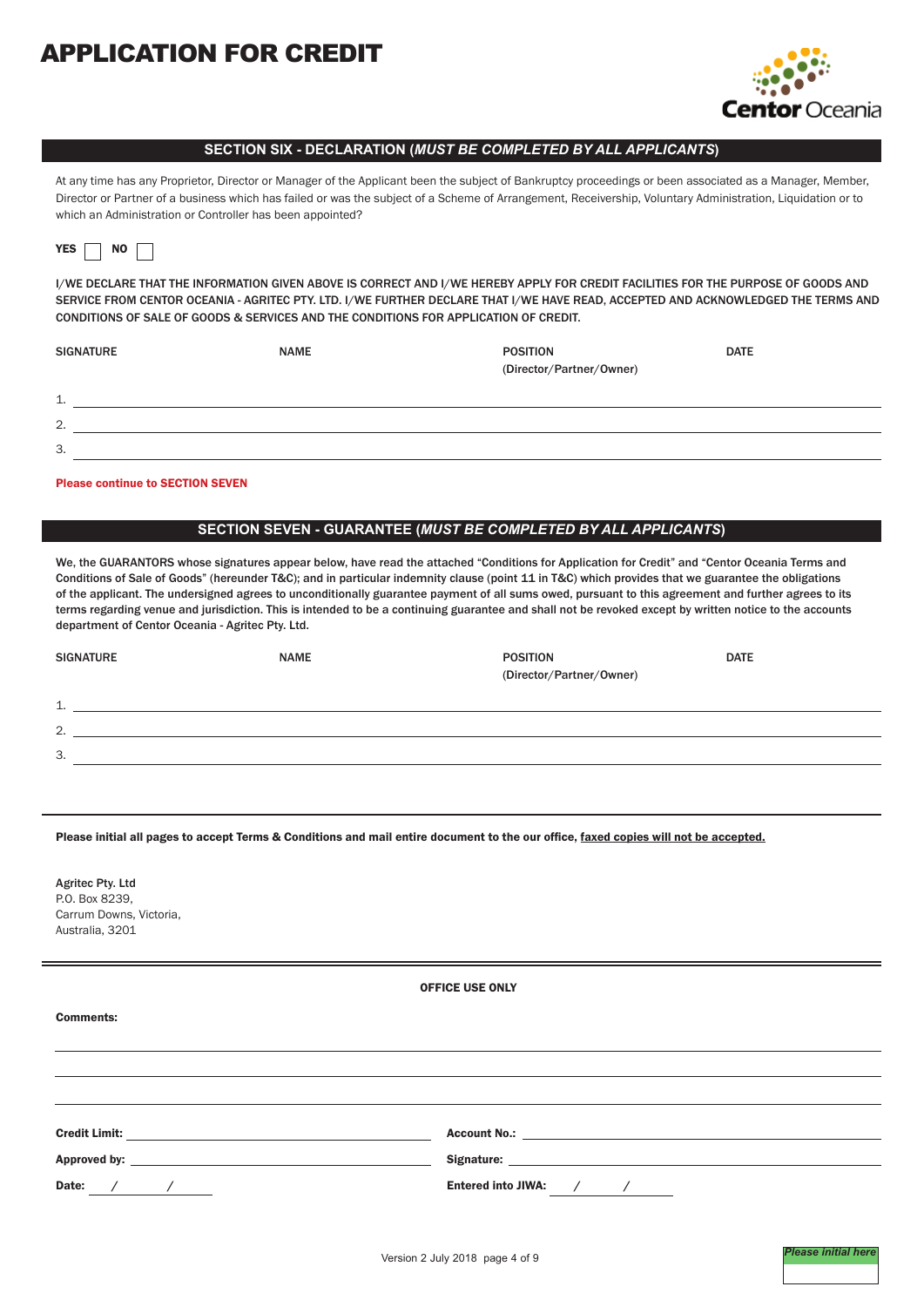# **CONDITIONS FOR APPLICATION OF CREDIT**



- 1. The Applicant is not entitled to any credit facilities until the Applicant receives notice in writing from the Distributor stating that credit facilities have been granted.
- 2. Where the Applicant is a trustee
	- (a) the Applicant agrees to produce a stamped copy of the trust deed (with all amendments) if and when requested by the Distributor; and
	- (b) the Applicant warrants that it has full power and authority for the benefit purposes and objects of the trust to make this application on behalf of the trust and that the Applicant shall be bound by the terms of this Application and be liable for payment of all monies owing to the Distributor both personally and as trustee.
- 3. The Applicant declares that the above information is true and correct in every particular and is aware that the Distributor will rely upon the correctness of the representations and information contained herein in granting credit facilities and any transactions associated therewith or entered into pursuant thereto.
- 4. The Applicant (if a corporation) is solvent and able to pay its debts as they fall due and is not in liquidation or being wound up and no meeting is being called or resolution is being passed or order made for such purposes and no Receiver and Manager has been appointed in respect of the Applicant and the Applicant has not made any compromise or arrangement with its creditors or any class of them and no Application has been proposed or made to any Court for any order summoning a meeting of it's creditors or any class of them.
- 5. The Applicant hereby agrees to allow the Distributor to check personal information about the Applicant with any credit provider named on the Applicant's Credit Application and with other providers that may be made in a credit report issued by a credit report agency for any of the following purposes:
	- (a) to assess the Applicant's credit worthiness:
	- (b) to assess an application by the Applicant for credit;
	- (c) to help the Applicant avoid defaulting on its credit obligation; and
	- (d) to verify a default by the Applicant.

The Applicant understands that this information can include any information about the Applicant's credit worthiness, credit standing, credit history or credit capacity providers are allowed to give to or receive from each other under the Privacy Act 1988. The Applicant agrees that the supplier may disclose a credit report or any personal information derived from another credit provider for any of the purposes mentioned above.

6. The Distributor may exercise any power under the Privacy Act 1988 (Cth) relevant to assessing this credit application or collecting overdue payments from the Applicant.

- 7. If the Distributor considers it relevant to assessing the application for commercial credit or for collecting overdue payments, the Applicant agrees to the Distributor obtaining a credit report containing personal credit information about the Applicant in relation to commercial credit provided by the Distributor and in relation to collecting overdue payments.
- 8. The Applicant agrees that the Distributor may give to and seek from any credit providers names in this credit application and any credit providers that may be named in a credit report issued by a credit reporting agency information about the Applicant's credit arrangements. The Applicant understands the information may be used to:
	- (a) assess an application by the Applicant for credit;
	- (b) notify other credit providers of a default by the applicant;
	- (c) exchange information with other credit providers as to the status of this credit account where the Applicant is in default with other credit providers or;
	- (d) assess the Applicant's credit worthiness.
- 9. The Applicant has read and understood the Terms and Conditions of Sale of Goods ("see the Terms and Conditions") attached to this Credit Application and in consideration of the Distributor supplying the goods the Applicant shall comply with, observe and perform the Terms and Conditions in respect of the purchase of the goods from the Distributor.
- 10. The Applicant agrees to indemnify the Distributor and keep the Distributor indemnified from and against and in respect of any claim, action, loss, cost, expense or liabilities suffered or incurred by the Distributor arising from or in any way related to the breach of any of the Terms and Conditions.
- 11. The Applicant hereby charges all of the Applicant's estate, right, title and interest in any land in favour of the Distributor to secure the payment of any monies owing to the Distributor under the Terms and Conditions attached to this Credit Application. The Applicant irrevocably authorises and consents to the Distributor lodging an absolute caveat over any such land to protect the Distributor's interest herein.
- 12. The Applicant has had full and ample opportunity prior to the execution of this Credit Application to obtain independent legal advice as to the extent and implications of this Credit Application and executes this Credit Application accordingly.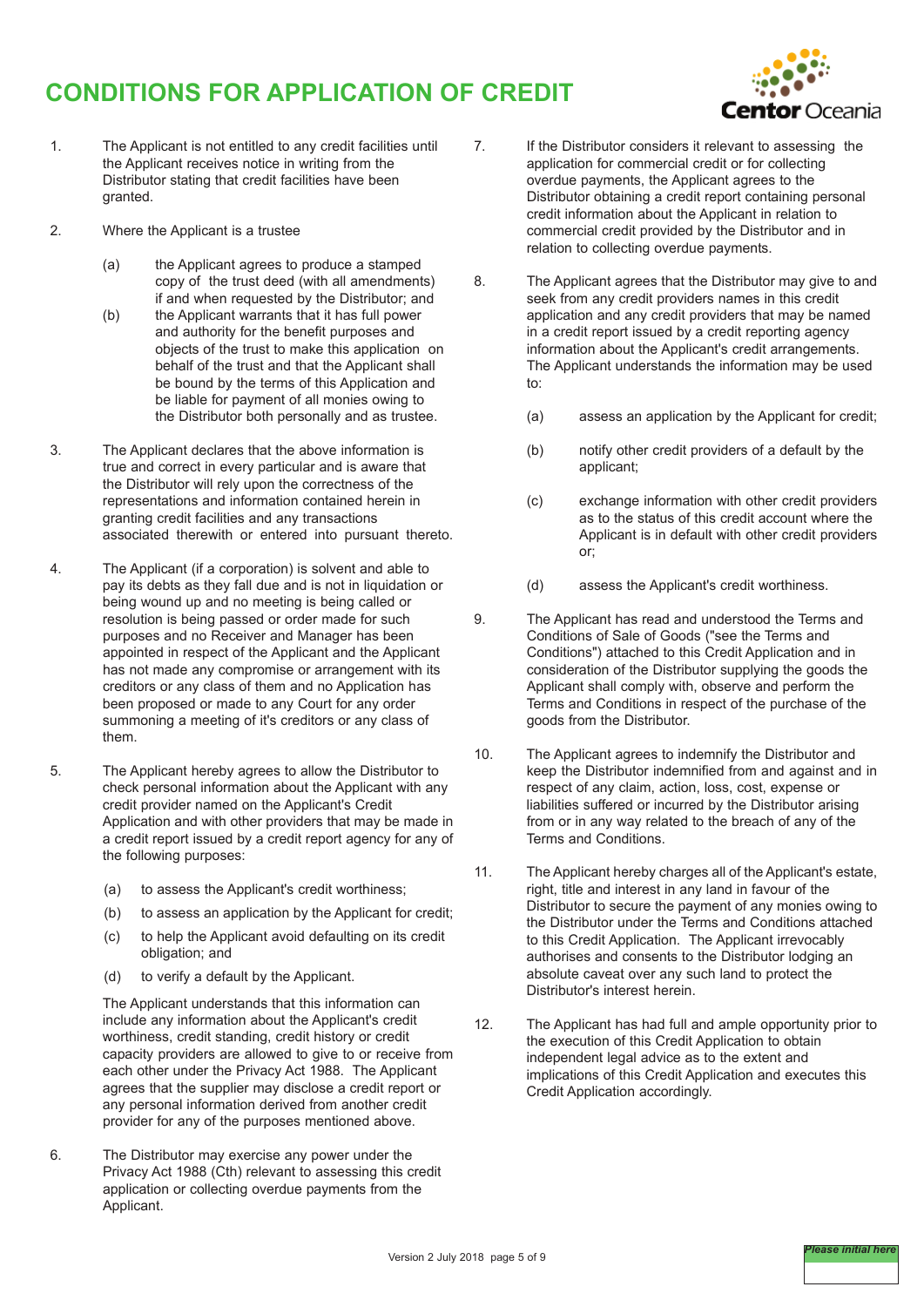# **Centor Oceania Terms & Conditions of Sale**



#### **1. DEFINITION**

In these Terms and Conditions:

**Company** means Agritec Pty Ltd (ABN 36113930466) trading as Centor Oceania.

**Contract** means these Terms and Conditions of trade.

**Customer** means the person, corporation or firm acquiring goods or services from the Company.

**Goods** means the provision of Goods or rendering of Service/s by the Company for the Customer.

# **2. APPLICATION**

2.1 The Customer's Order is accepted by the Company on the basis that (subject to clause 8) these Terms and Conditions constitute the Contract between the Customer and the Company for the sale and purchase of the Goods.

2.2 This Contract supersedes all prior discussions, representations, agreements and arrangements in relation to the sale and purchase of the Goods.

#### **2. INCOTERMS**

An agreement by the Company to sell on the basis of any particular Incoterm shall be deemed to be a reference to the relevant term as set out in the rules for the interpretation of trade terms published by the International Chamber of Commerce "Incoterms 2010"

(ICC Publication No. 560). In the event of any inconsistency between the Terms of Sale and the Incoterms 2010, the Terms of Sale prevails.

#### **3. PURCHASE ORDERS**

3.1 When ordering, an official order is to be submitted by the Purchaser to the Company quoting an order number, full description of the Goods to be purchased, the applicable Incoterm, the agreed

price and payment terms, the place of Delivery, and the desired date of Delivery. Reference to the Company's quote number to the Purchaser should also be made (where applicable).

3.2 These Terms of Sale apply to the Purchaser and to the Company in respect of Goods ordered by the Purchaser and, unless otherwise agreed, any terms and conditions set out in the Purchaser's order will not bind the Company notwithstanding any statement by the Purchaser in its order that its terms and conditions shall prevail over these Terms of Sale.

3.3 A contract shall only be or be deemed to have been entered into between the Company and the Purchaser for the supply of the Goods when the Purchaser's order has been accepted by the Company in writing.

#### **4. PRICE BASIS**

4.1 The Price is that ruling at the date of dispatch of the Goods.

4.2 Any price quoted on any document or correspondence issued by the Company:

(a) excludes GST and any other taxes or duties imposed on or in relation to the Goods and services, in addition to payment of the Price of the Goods and services;

(b) excludes the cost of packaging, freight, delivery, or other costs incurred by the Company in the course of supply and delivery to the Customer;

(c) All prices payable by the Purchaser shall be in Australian dollars. If the Goods are purchased outside Australia, the Australian dollar figure is to be determined based on the prevailing exchange rates as at the date of delivery of the Goods.

(d) is based on costs of all kinds in relation to the Goods ruling at the date of the quotation and is subject to fair adjustment by the Company to take into account any alteration in such costs prior to delivery of the Goods or (in the case of delivery by installments) prior to the final delivery.

(e) The Purchaser shall be responsible for all charges, duties, taxes, fees or other expenses of any kind incurred in connection with the purchase of the Goods.

4.3 The extension of credit to the Purchaser by the Company shall be at the sole discretion of the Company and, where extended, unless otherwise advised in writing by the Company, the Company requires payment in full within thirty (30) days of the end of the month in which Delivery of the Goods occurs or as otherwise specified in the invoice.

#### **5. PAYMENT**

5.1 The Customer agrees to accept and pay for the Goods in accordance with this Contract.

5.2 Payments on 30 Day Account must be made in full by the end of the month immediately following the date of the invoice (in this clause, "the Due Date").

5.3 Payments in respect of Equipment must be made in full on delivery.

5.4 Payments in respect of export orders must be made by cash or confirmed by irrevocable letter of credit from an Australian bank.

5.5 Payment in full on or before the Due Date is a condition precedent to future deliveries under this or any other Contract with the Customer.

5.6 Without prejudice to any other right or remedy the Company may have, it may charge the Customer on any overdue amounts interest at a rate of 5% per annum above the then maximum rate specified by the Company's bank for overdrafts of less than \$100,000.00.

5.7 Time of payments is of the essence of the Contract. Payment by EFT to the Company's bank account is the preferred option.

5.8 The Terms and Conditions as to payment may be revoked or amended at the sole discretion of the Company at any time by written notice to the Customer.

5.9 If the Customer does not make a payment by the Due Date then all money owed by the Customer to the Company (whether or not it is then payable) is immediately due and payable (without notice) by the Customer to the Company.

5.10 The Company will not be liable for any currency exchange costs or losses, or any transfer fees incurred by the Customer.

#### **6. RISK AND TITLE**

6.1 Risk in the Goods and all insurance responsibility for theft, damage or otherwise in respect of the Goods passes to the Customer at the time when the Goods have been placed on the vehicle which is to effect delivery from the Company's store or warehouse and the Goods remain at the Customer's risk unless and until the Company retakes possession of the Goods pursuant to this **Contract.** 

6.2 In addition to any other rights the Company may have against the Customer, the Company may repossess the Goods if any sum due in respect of them is outstanding or if the Company reasonably believes that any such sum will not be paid in full when it falls due for payment.

6.3 Until full payment in cleared funds is received by the Company for all Goods and services supplied by it to the Customer, as well as other amounts owing to the Company by the Customer:

(a) title and property in all Goods remain vested in the Company and do not pass to the Customer;

(b) the Customer must hold the Goods as fiduciary Bailee and agent for the Company;

(c) the Customer must keep the Goods and maintain the labelling and packaging of the Company;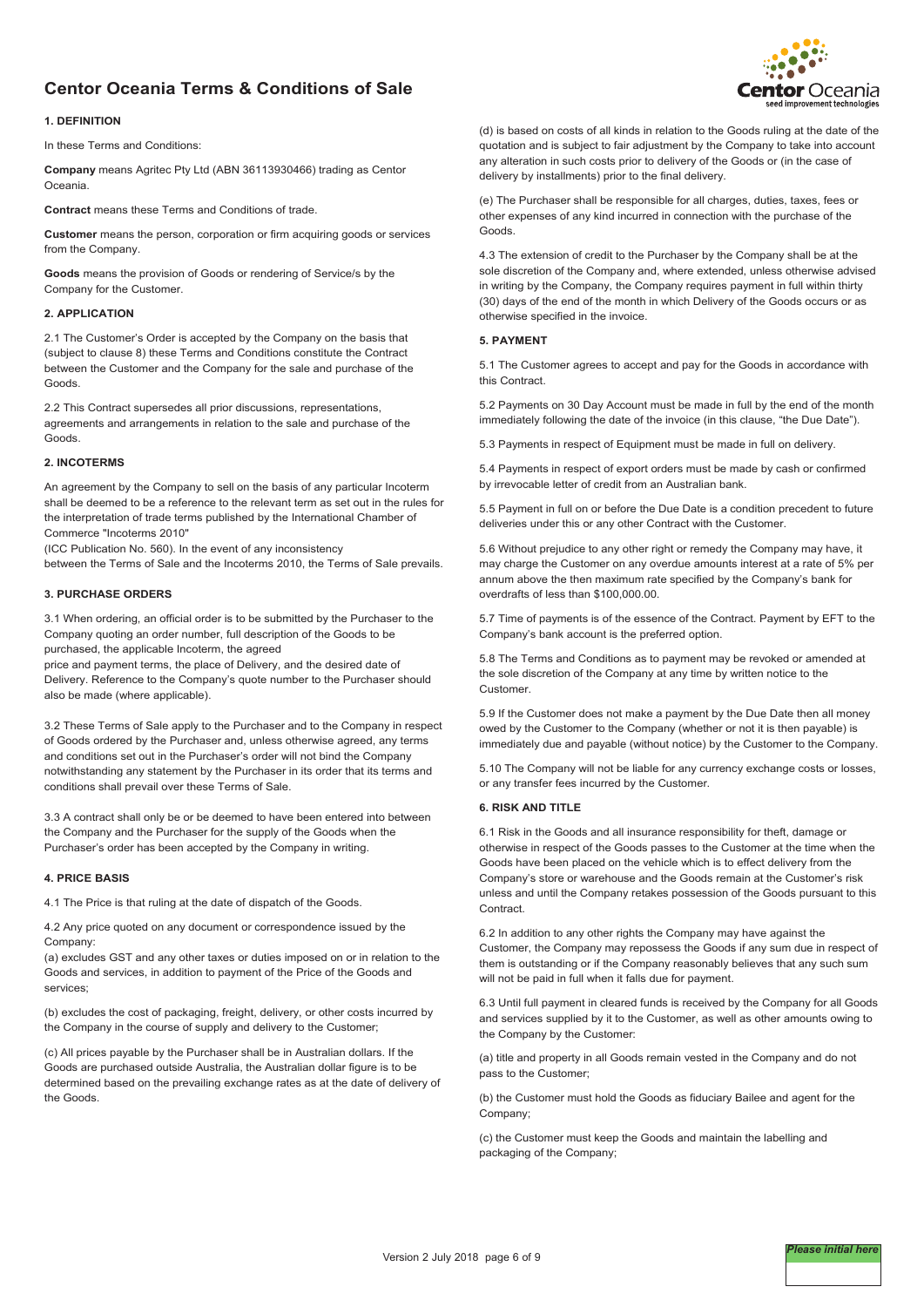

(d) the Customer is required to hold the proceeds of any sale of the Goods on trust for the Company in a separate account however failure to do so will not affect the Customer's obligations to deal with the proceeds as trustee;

(e) the Company may without notice, enter any premises where it suspects the Goods may be and remove them, notwithstanding that they may have been attached to other Goods not the property of the Company, and for this purpose the Customer irrevocably licenses the Company to enter such premises and also indemnifies the Company from and against all costs, claims, demands or actions by any party arising from such action.

### **7. WARRANTY**

Any warranties given by the Company with respect to the Goods are set out in the packaging in which the Goods are supplied or in enclosures supplied with the Goods.

#### **8. LIMITATION OF LIABILITY**

8.1 Except as specifically set out herein, or contained in any warranty statement provided with the Goods or services, any term, condition or warranty in respect of the quality, merchantability, fitness for purpose, condition, description, assembly, manufacture, design or performance of the Goods or services, whether implied by statute, common law, trade usage, custom or otherwise is hereby expressly excluded.

8.2 The Company is not liable for any loss or damage consequential or otherwise, however caused (including, but not limited to, the negligence of the Company), suffered by the Customer in connection with the Contract, any supply under the Contract, any misrepresentation by the Company or any statement by a third party accepted in good faith by the Company and repeated by it.

8.3 The Company is not liable for any indirect or consequential losses or expenses suffered by the Customer or any third party, however caused, including but not limited to loss of turnover, profits, business or goodwill or any liability to any other party.

8.4 The Company will not be liable for any loss or damage suffered by the Customer where the Company has failed to deliver Goods or fails to meet any delivery date or cancels or suspends the supply of Goods.

8.5 If the Trade Practices Act 1974 (TPA) or any other legislation implies a condition or warranty into this Contract in respect of Goods or any services supplied by the Company, and the

Company's liability for breach of that condition or warranty may not be excluded, the exclusion in clause 8.2 does not apply to that liability and instead the Company's liability for any breach of that condition or warranty is limited to:

(a) in relation to the Goods, the Company doing any one or more of the following (at its election):

(1) replacing the Goods or supplying equivalent Goods;

(2) repairing the Goods;

(3) paying the cost of replacing the Goods or of acquiring equivalent Goods; or

(4) paying the cost of having the Goods repaired; and

(b) in relation to any supply of services, the Company doing either or both of the following (at its election):

(1) supplying the services again; or

(2) paying the cost of having the services supplied again.

(c) Nothing in these Terms and Conditions is intended to exclude, restrict or modify any rights which the Customer may have under any legislation which may not be excluded, restricted or modified by agreement.

8.6 Any warranty provided by the Company in the Contract does not apply in circumstances where:

(a) the Goods or services are not defective;

(b) the Goods were used or services required for a purpose other than for which they were intended;

(c) the Goods were repaired, modified or altered by any person other than the Company;

(d) the defect has arisen due to misuse, neglect or accident;

(e) the Goods have not been stored or maintained as recommended by the Company;

(f) the defect has arisen due to normal wear and tear on the Goods; or

 $(a)$  the Customer is in breach of the Terms.

8.7 The Customer acknowledges that:

(a) it has not relied on any service involving skill and judgment, or on any advice, recommendation, information or assistance provided by the Company in relation to the Goods or services or their use or application.

(b) it has the sole responsibility of satisfying itself that the Goods or services are suitable for the use of the Customer or any contemplated use by the Customer, whether or not such use is known by the Company.

(c) any description of the Goods provided in a quotation or invoice is given by way of identification only and the use of such description does not constitute a contract of sale by description.

### **9. WARRANTY, COVENANT AND INDEMNITY BY THE CUSTOMER**

9.1 The Customer warrants the accuracy of any specification or information provided by the Company, and the design, manufacture and installation by others of any equipment associated with the Goods or these Terms and Conditions.

9.2 The Customer covenants not to make any claim or take any proceedings against any employee or agent of the Company in connection with this Contract including in respect of any misrepresentation or negligence of the Company or any employee of the Company.

9.3 The Customer indemnifies and agrees to keep indemnified the Company in respect of any breach of clause 9.1 or clause 9.2.

9.4 If the Customer does not accept the Goods in accordance with this Contract the Customer must (without prejudice to any other rights of the Company) indemnify the Company in respect of any loss, damage or claim, including any license or other fee, the cost of labour and other overheads and redundancy payments attributable to the Customer's Order or its failure to accept the Goods.

## **10. DELIVERY AND PACKING SHORTAGES**

10.1 The Price does not include the cost of carriage or insurance of the Goods from the premises of the Company or its subsidiaries to the point of delivery to the Customer and the Customer must bear all such costs, the cost of packing and the cost of any excess for special or express delivery requested by the Customer.

10.2 The Customer authorizes the Company to subcontract delivery in its absolute discretion.

10.3 Unless otherwise stated, all export Orders will be delivered Free on Board (FOB), Ex Works, which expression has the meaning assigned to it by the current version of International Commercial Terms (Incoterms); packing will be an extra charge.

10.4 The Company may charge for storage and administration costs incurred against Goods held for more than 14 days awaiting sufficient delivery instructions.

10.5 No refund of any charge made for packing will be made except in the cost of non-expendable pallets or containers which are charged for and for which credit will be given if returned carriage paid in good condition.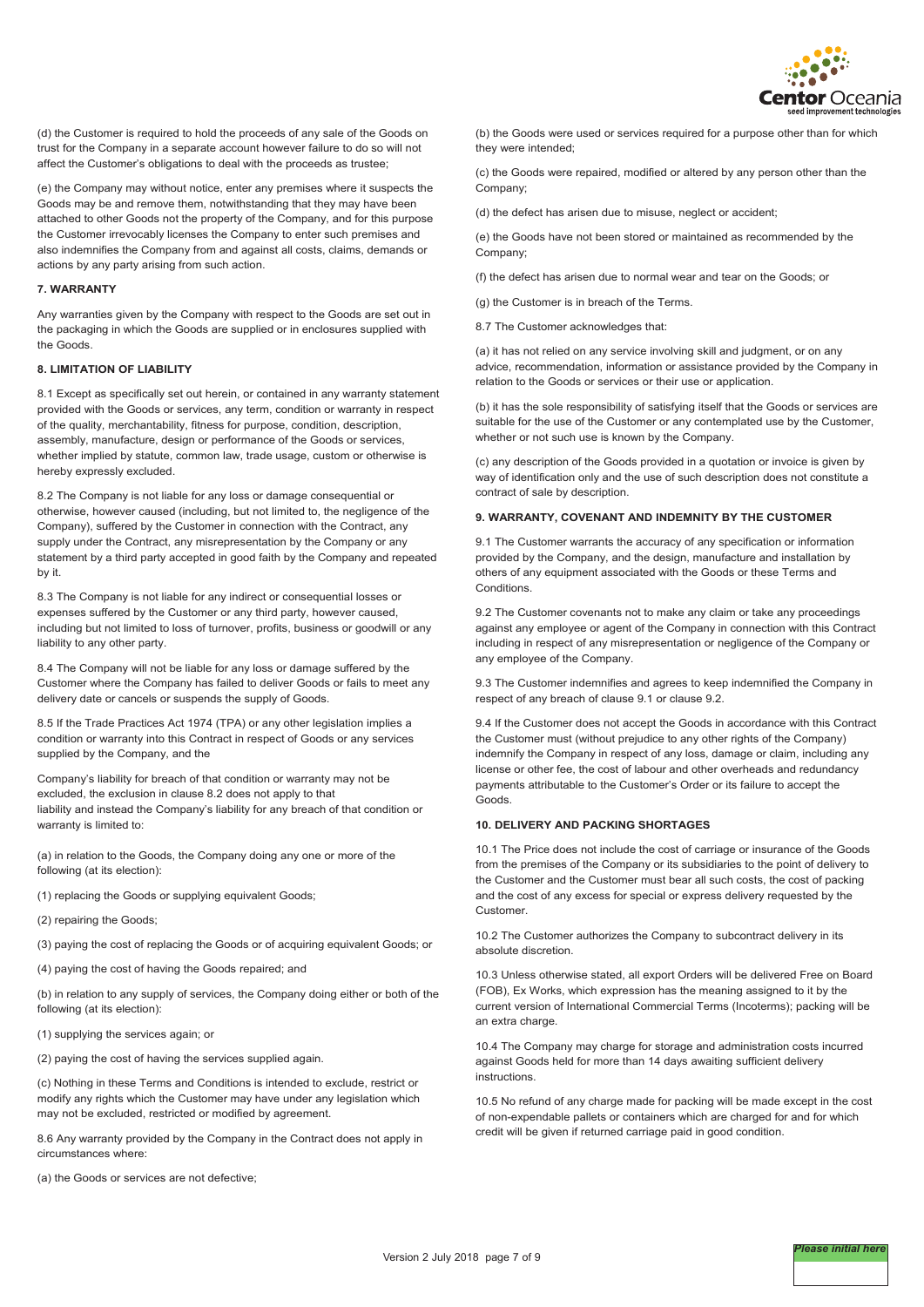10.6. Subject to clause 9, it is a condition precedent to any claim for damages to the Goods, short delivery, delivery to the wrong place, or non-delivery that notice be given to the Company and the carrier within seven days of delivery in the case of inland orders and twenty-eight days of delivery in the case of export orders, in all cases taking into account date of dispatch.

#### **11. RETURN OF GOODS**

11.1 Subject to clause 8, the Customer must not return Goods for any reason except upon the written consent of the Company obtained in advance of such return.

11.2 Any consent given under clause 10.1 may specify the Terms and Conditions and charges upon which any such return may be made.

11.3 The Company will not under any circumstances accept Goods for return that:

(a) have been specifically produced, imported or acquired to fulfill any contract;

(b) are discontinued Goods or no longer stocked by the Company;

(c) have been altered in any way;

(d) have been used; or

(e) are not in their original condition and packaging.

11.4 If the Company accepts Goods for return, the Customer will receive a credit for the returned Goods equal to the price charged by the Company less a 15% deduction for handling and restocking charges, and any further deduction agreed for any wear and tear.

#### **11.5 The Customer must:**

(a) obtain the Company's prior written approval for return of Goods; and

(b) pay all freight charges and costs associated with return of Goods.

11.6 Subject to clause 8, if any Goods returned by Customer to the Company for warranty service are determined by the Company not to be covered by the warranty, the Customer must reimburse the Company for all related shipping and other costs incurred by the Company, and pay to the Company an amount equal to the Company's standard service charge in effect at the time.

#### **12. EXTENDED DELIVERIES**

12.1 If the Contract provides for the Goods to be specified by the Customer by schedule from time to time, any schedule relating to the Contract and delivered by the Customer is subject to acceptance by the Company.

12.2 Where a schedule is accepted under clause 11.1, any requirements stated in the schedule to be "firm" are deemed to form part of the Contract and may only be cancelled with the prior written approval of the Company.

#### **13. CANCELLATION**

13.1 If, through circumstances beyond the control of the Company, the Company is unable to effect delivery or provision of Goods or services, then the Company may cancel the Customer's order (even if it has already been accepted) by notice in writing to the Customer.

13.2 No purported cancellation or suspension of an order or any part of it by the Customer is binding on the Company after that order has been accepted. 13.3 If the Customer purports to cancel an order and the Company agrees to the cancellation, any deposit paid by the Customer will be forfeited. 13.4 The Company, in its absolute discretion may review, alter or terminate the Customer's credit limit or payment terms without notice. The Company may request additional information or the provision of further security to a credit facility and may suspend or cancel a credit facility if the information or security requested is not provided within a reasonable time.

## **14. LAWFUL USE OF THE GOODS**

#### 14.1 The Customer must:

(a) acquaint itself with the requirements of all relevant Governmental and statutory or other authority relating to the Goods and to the applications to which the Goods are put.

(b) comply with such requirements at all times while the Goods are in its possession or under its control.

(c) procure that any Customer of the Goods from the Customer acquaints itself with and complies with such requirements.



(d) obtain all necessary licenses or permits under all relevant laws and regulations in relation to the Goods.

14.2 The Customer must comply with instructions by the Company relating to the Goods.

14.3 The Customer indemnifies and agrees to keep indemnified the Company in respect of any breach of clause 14.1 or 14.2

## **15. PATENTS**

No right or license is granted to the Customer under any patent copyright, registered design or other intellectual or industrial property right or interest other than the right to resell the Goods.

## **16. GOODS MADE TO THE CUSTOMER'S SPECIFICATION**

16.1 If the Goods are manufactured to the design or specification of the Customer, the Customer warrants that the design, specification and Goods do not infringe any patent, copyright, registered design or other like protection of any other person and comply with any applicable statute, statutory instrument or regulation for the time being in force.

16.2 The Customer indemnifies and agrees to keep indemnified the Company in respect of any breach of clause 15.1

#### **17. VARIATION WITHIN SPECIFICATION**

Variation by the company within the specification for the Goods does not constitute a breach of Contract or impose upon the Company any liability whatsoever.

#### **18. PERSONAL PROPERTY SECURITY ACT 2009 (Cth) ("PPSA")**

18.1 The Purchaser consents to the Company creating and maintaining a registration on the Register (in any required form) in relation to any security interest contemplated or created by the Agreement.

18.2 The Purchaser agrees to sign any necessary documents and provide all reasonable assistance and information to facilitate the registration and maintenance of a security interest on the Register. The Company reserves the right to register a financial statement or financial charge statement in respect of any security interest and you waive the right to receive notice of a verification statement in relation to any registration of a security interest on the Register, by way of clause 6.1 or 6.2, in respect of the Goods.

18.3 The Purchaser undertakes to do any and all acts that are reasonably required by the Company so as to:

18.3.1 allow the Company to create and maintain a perfected security interest (including a purchase money security interest) pursuant to the PPSA in respect of the Goods and its proceeds (including proceeds of sale);

18.3.2 allow the Company to register a financing statement or financing change statement;

18.3.3 ensure that the Company maintains its secured position under the PPSA; 18.3.4 not register a financing charge statement without the Company's prior written consent; and

18.3.5 not register or commit to the register of a financial statement or financing change statement in respect of the Goods, in favour of third party, without the Company's prior written consent.

18.4 The Company and Purchaser agree that no information (as defined in section 275(1) of the PPSA) will be provided to an interested person or person requested by an interested person. This clause may be waived by providing written notice to the Company authorising the disclosure of the above information to a specified party.

18.5 In the event that the Agreement is subject to Chapter 4 of the PPSA, the Company and Purchaser agree that, pursuant to section 115(1) of the PPSA, the Purchaser waives sections 95, 96, 118, 121 (4), 125, 130, 132 (3)(d), 134, 135, 142 and 143.

18.6 Additionally, in the event that chapter 4 of the PPSA applies to the Agreement, the Company and Purchaser agree that, pursuant to section 115(7) of the PPSA, the following provisions do not apply to the Agreement: sections 127, 129(2), 129 (3), 130 (1), 132, 134(2), 135, 136(3), 136(4), 136(5) and 137. 18.7 The Agreement (including clause 7 of these Terms and Conditions) is a security agreement for the purposes of the PPSA. For the avoidance of any doubt, collateral, for the purposes of section 20(2) of the PPSA includes, but is not limited to, Goods (as described in the Agreement) or Goods provided at any subsequent time.